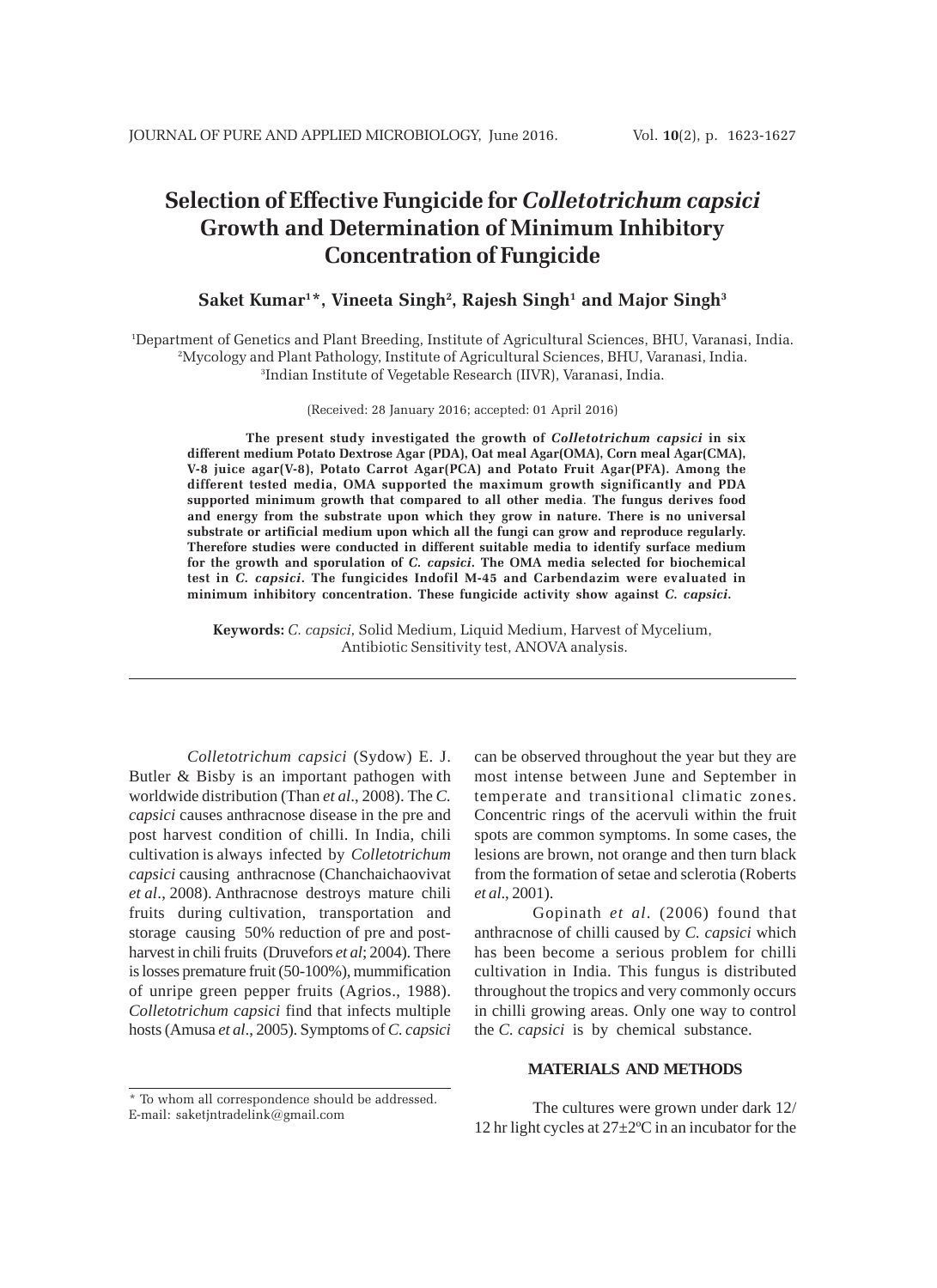study growth rate of *C. capsici* in different nutrient medium. Good surface mycelium of *C. capsici* isolates grow at  $27 \pm 2$ °C. The growth rate of C. capsici study upon solid and liquid media.

# **Solid Media**

The growth rate of *C. capsici* were studied on six different growth medium Potato Dextrose Agar (PDA), Oat meal Agar(OMA), Corn meal Agar(CMA), V-8 juice agar(V-8), Potato Carrot Agar(PCA) and Potato Fruit Agar(PFA). All the media were sterilized after dissolve at 15 lbs and 121°C for 15 min. *C. capsici* isolates were studies to characterize and compare isolates from three levels of sampling. To carry out the study 20 ml of each of the medium was poured in 90 mm petriplates. After solidification, 5mm diameter bits of *C. capsici* culture was placed in the centre of the petriplates with the help of sterilized cork borer. Each treatment was replicated three times. The petriplates were incubated at room temperature  $(27\pm2\degree C)$  for 10 days. Observations were taken 5 days and 10 days after inoculation of *C. capsici* culture in petriplate. The colony diameter was recorded by averaging in two directions for each plate. The data of radial growth was analyzed statistically. The composition and preparation were same for both solid and liquid media. 100 ml of the medium was added to each of 250 ml flask. Inoculums disc of 5mm size were inoculated to all flasks and incubated at  $27 \pm 2^{\circ}$ C for twelve days. Each treatment was replicated thrice. The mycelial mat was harvested and dry mycelia weight was recorded after twelve days.

#### **Liquid Medium**

The composition of liquid media (Broth) was same as in solid media except addition of agar. 50 ml of liquid media were dispensed in 150 ml conical flask and plugged with non-absorbent cotton. It was subjected, sterilization at 15 lbs and 121°C for 15 minutes in the autoclave after dissolve. Pure culture block of 5 mm diameter from 10 days old culture of *C. capsici*, cut with the help of sterilized cork borer was placed in the broth with the help of sterile forceps under aseptic conditions, replicating three times. Out of these, one replication was kept for sporulation count as per described by Palarpawar and Ghurde (1997). The rest of the replications were kept for recording dry mycelium weight of the fungus which were incubated at room temperature for a period of 10 days.

#### **Harvest of Mycelium**

After incubation period, the mycelium mats were harvested through a previously weighed filter paper (Whatman No.42). The filter papers with mycelium mats were dried in an oven at 80°C for 24 hrs and dry weight of the mycelium was recorded. **Antibiotic Sensitivity test**

This test done with two fungicides Indofil M-45 and Carbendazim on the solid media of PDA**.** The different concentration of Indofil M-45 and Carbendazim were evaluated by the disc diffusion method on the *C. capsici* culture. Agar plates were inoculated with mycelia taken from OMA media 10 days old culture. The plates were then incubated at room temperature for 24 hours. After completion of 24hrs, the plates were inverted and placed in an incubator set to 27±2.

After seven days, black spores were formed with conidia and setae on the surface of petriplates. The growth of the isolate was evaluated against Indofil M-45 (Indofil Chemicals Company, India) and Carbendazim (Insecticides India Limited, India) at different concentrations using serial dilution method (Fig. 1).

#### **RESULTS AND DISCUSSION**

The cultural studies on solid media indicated that all the six media test supported in mycelia growth of *C. capsici* isolates. *C. capsici* isolates were uniform, concentric rings, sector and irregular in solid media. The data were statistical analysis ANOVA from O.P. Sheoran Programmer, Computer Section, CCS HAU, Hisar at per medium. Among the different tested media, OMA supported the maximum growth significantly compared to all other media. Each media supported good average radial growth for *C. capsici*. Minimum but moderate radial growth was obtained from V-8(64.50mm), PFA(63.31), PCA(59.93mm) and CMA, (62.75mm) as average radial growth after addition of 5and 10 days. Pure mycelium was good growth with whitish color but dirty colored and poor mycelium was found on PDA. The growth of *C. capsici culture* maximum on (73.70mm) medium than all five medium. So OMA was significantly superior over all other media while other non significant. Kadu (1977) and Mesta (1996) obtained good growth of *C. capsici* 90 mm on potato dextrose agar. Chidanandaswamy (2001) reported that maximum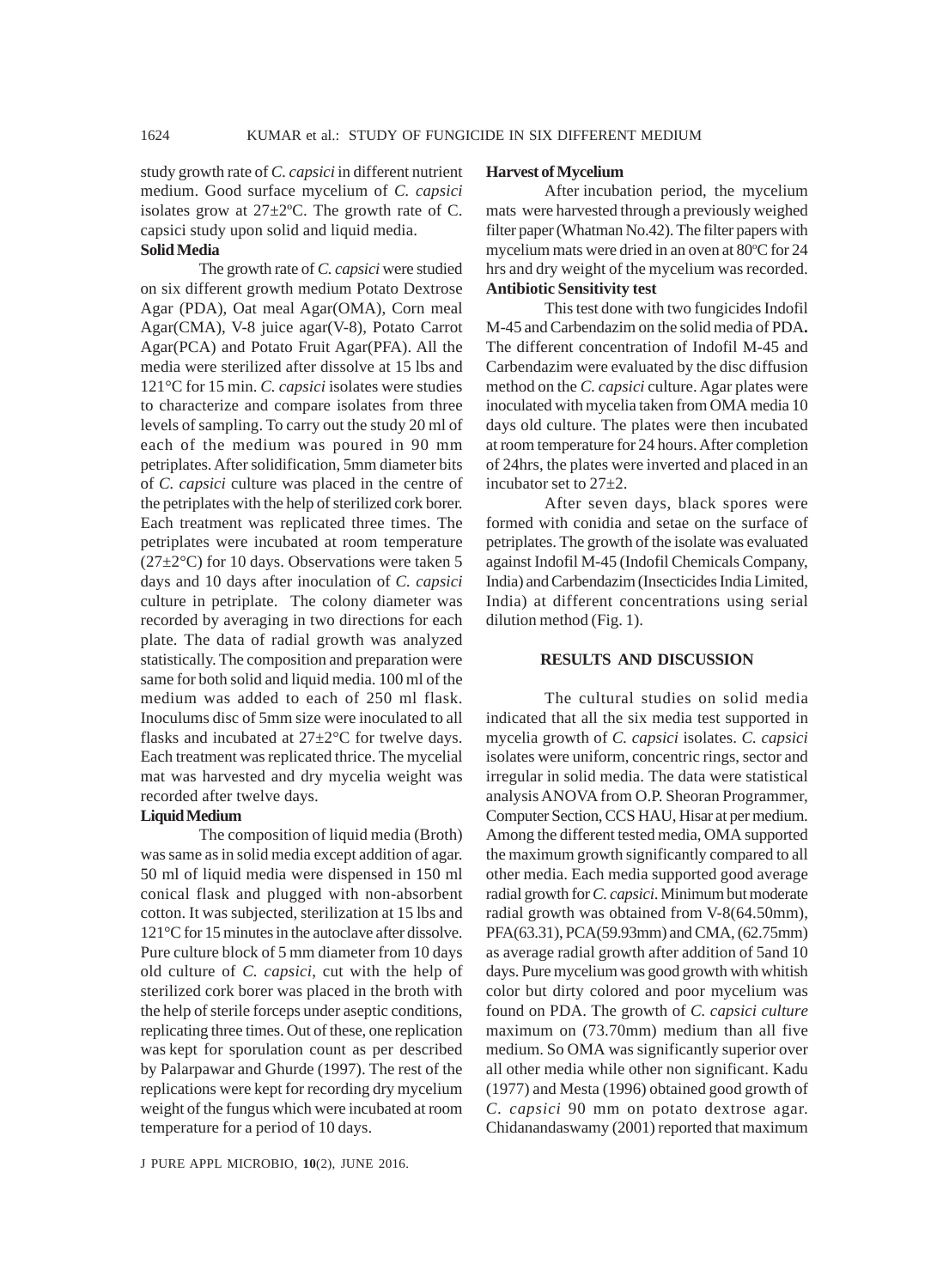radial growth of *C. capsici* was observed on potato dextrose agar and oat meal agar followed by Richards and Sabouraud's medium.

The cultural studies of *C. capsici* on liquid media (Table 1), indicated that maximum dry mycelial weight of the fungus was obtained from V





**Fig. 1.** The growth of *C. capsici* on PDA(Culture 9,10,11 and 12) and OMA (Culture 8) media which indicate minimum to maximum growth rate from the effect of nutrient medium

| <b>Table 1.</b> Different type of solid media and there average |  |  |
|-----------------------------------------------------------------|--|--|
| sizes (in cm) after 5 and 10 days of inoculation (DAI)          |  |  |

| S.<br>N <sub>0</sub> | Solid<br>Media | Error of<br>Mean Squares | Growth Rate in Solid Media            |
|----------------------|----------------|--------------------------|---------------------------------------|
|                      | <b>PDA</b>     | 25.826                   | Moderate growth with whitish mycelium |
| 2                    | <b>OMA</b>     | 6.185                    | Good growth with whitish mycelium     |
| 3                    | <b>CMA</b>     | 2.566                    | Good growth with whitish mycelium     |
| 4                    | V-8            | 171.01                   | Poor growth with dirty white mycelium |
| 5                    | PCA            | 0.361                    | Good growth with white mycelium       |
| 6                    | <b>PFA</b>     | 0.471                    | Moderate growth with white mycelium   |

**Table 2.** Mean of *C. capsici* in different solid media after 5 and 10 days of inoculation(DAI)

| Isolates        | $M$ edium <sup>1</sup> | Median <sup>2</sup> | Median <sup>3</sup> | $M$ edium <sup>4</sup> | Median <sup>5</sup> | Medium <sup>6</sup> |
|-----------------|------------------------|---------------------|---------------------|------------------------|---------------------|---------------------|
| I <sup>1</sup>  | 42.833                 | 45.500              | 65.500              | 68.167                 | 52.733              | 52.467              |
| $I^2$           | 56.000                 | 56.833              | 81.500              | 83.500                 | 70.533              | 72.433              |
| I <sup>3</sup>  | 56.167                 | 34.500              | 68.167              | 64.000                 | 55.433              | 52.500              |
| I <sup>4</sup>  | 70.667                 | 44.167              | 85.667              | 84.667                 | 73.133              | 73.033              |
| I <sup>5</sup>  | 38.500                 | 31.667              | 68.000              | 67.500                 | 51.333              | 51.200              |
| I <sup>6</sup>  | 55,000                 | 46.000              | 84.000              | 60.167                 | 69.300              | 73.900              |
| $I^7$           | 26.833                 | 46.333              | 64.500              | 69.000                 | 50.400              | 51.200              |
| $I^8$           | 58.667                 | 72.500              | 82.000              | 83.500                 | 71.067              | 73.667              |
| I <sup>9</sup>  | 35.000                 | 59.500              | 66.167              | 68.000                 | 51.200              | 56.800              |
| I <sup>10</sup> | 43.833                 | 77.500              | 76.667              | 84.333                 | 72.067              | 78.300              |
| I <sup>11</sup> | 35.167                 | 23.167              | 60.000              | 68.833                 | 52.733              | 52.200              |
| I <sup>12</sup> | 49.833                 | 40.000              | 81.500              | 83.500                 | 72.833              | 75.567              |
| C.D.            | 8.661                  | 4.238               | 2.730               | N/A                    | 1.024               | 1.170               |
| SE(m)           | 2.934                  | 1.436               | 0.925               | 7.550                  | 0.347               | 0.396               |
| SE(d)           | 4.149                  | 2.031               | 1.308               | 10.677                 | 0.491               | 0.560               |
| C.V.            | 10.727                 | 5.166               | 2.175               | 17.728                 | 0.971               | 1.079               |
|                 |                        |                     |                     |                        |                     |                     |

J PURE APPL MICROBIO*,* **10**(2), JUNE 2016.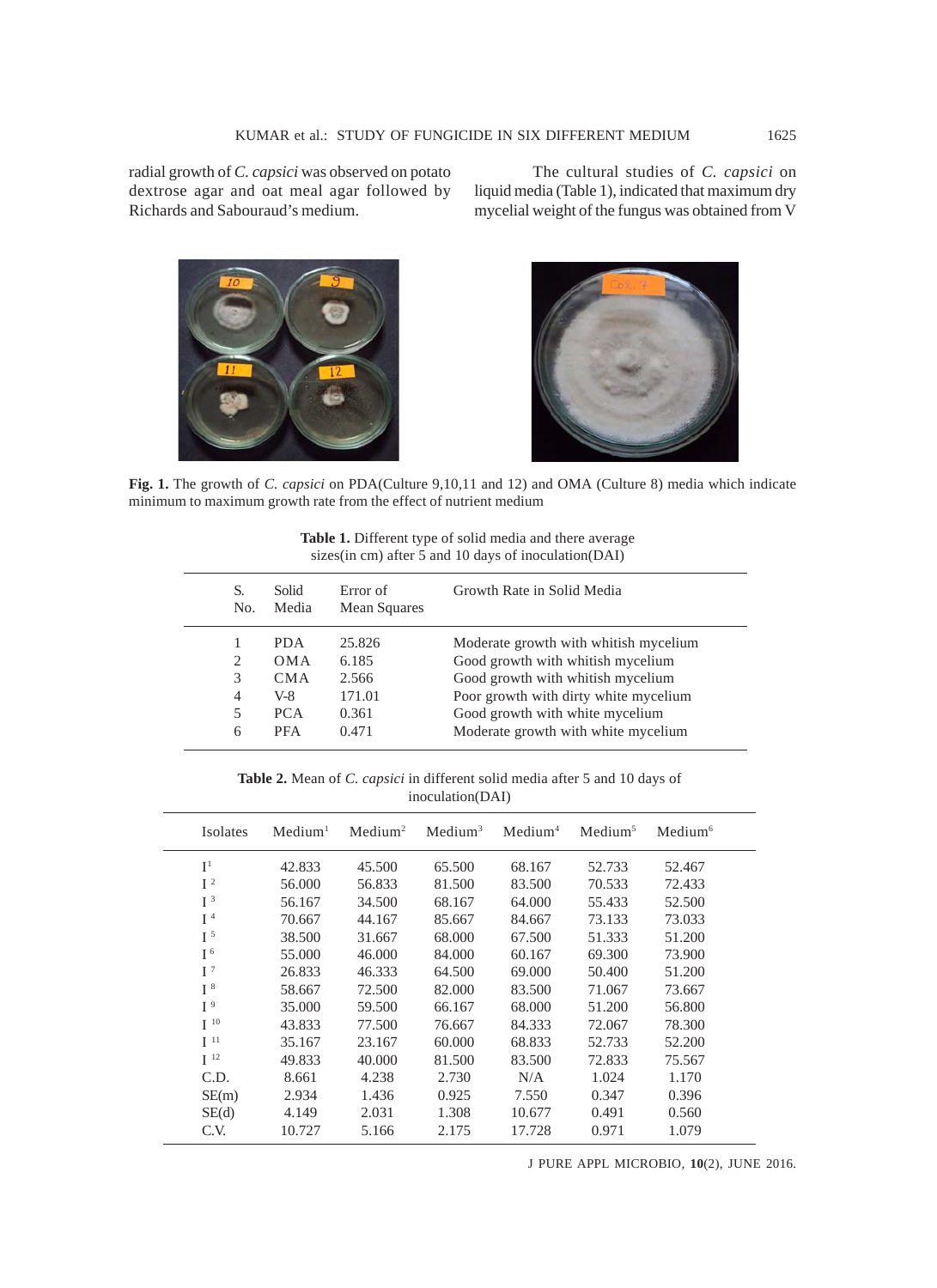**Table 3.** Different type of liquid media and there average mycelia weight (in mg) at  $27 \pm 1$ <sup>o</sup>C after 5 and 10 days of inoculation(DAI)

| S.No.  | Liquid Media     | Dry Mycelia Weight<br>$(in \, mg)$ |          |
|--------|------------------|------------------------------------|----------|
|        |                  | 5 DAI                              | 10 DAI   |
| 1      | PD broth         | 284.07                             | $342.4*$ |
| 2      | V -8 juice broth | 386.02                             | 499.7    |
| 3      | Richards's broth | 343.27                             | 465.6    |
| Mean   | 386.85           | 337.8                              | 435.9    |
| $SEm+$ | 0.8943           | 386.85                             |          |
| CD     | 1.768            |                                    |          |

8 juice broth (499.7 mg) which was significantly superior over all other broth. Chidananda swamy (2001) reported good growth of *C. capsici* on Richards's broth.

# **Control of** *C. capsici* **by Indofil M-45 and Carbendazim**

The *C. capsici* is only controlled by two fungicides Indofil M-45 and Carbendazim. The fungicides Indofil M-45 and Carbendazim were evaluated for minimum inhibitory concentration, activity show against the *C. capsici* (Table 1). Indofil M-45 is a board spectrum, so this fungicide popularly known as king of fungicide. It is effective

**Table 4.** Different concentration of pathogen on OMA media and inhibition of zonation sizes by Indofil M-45 and Carbendazim

| S.<br>No. | Concentration<br>of Pathogen | Zone of Inhibition (cm)<br>byIndofil M-45 | Zone of Inhibition (cm)<br>by Carbendazim |
|-----------|------------------------------|-------------------------------------------|-------------------------------------------|
|           | $10^{-1}$                    | 1.5                                       | 2.5                                       |
|           | $10^{-2}$                    | 1.0                                       | 2.0                                       |
| 3         | $10^{-3}$                    | 0.5                                       | 1.5                                       |
| 4         | $10^{-4}$                    | 0.3                                       | 1.0                                       |
|           | $10^{-5}$                    | 0.1                                       | 0.5                                       |
| 6         | $10^{-6}$                    | $\overline{\phantom{0}}$                  |                                           |

against widest range of disease caused by fungal pathogen in various crops chilli. Antibiotic sensitivity test showed that diameter of the *C. capsici* colony was reduced due to Indofil M-45 and Carbendazim. Carbendazim is a systemic benzimidazole fungicide that plays a very important role in plant disease control (Quian *et al*., 1996). It was first reported in 1973 and was developed by BASF (Hicks *et al*., 1998), Hoeschst (now part of Bayer). The higher concentration gives the maximum effect which decreased with dilution. Carbendazim showed maximum efficiency even at a very low concentration of  $10^{-1}$   $10^{-6}$  mg/ml as compared to Indofil at  $10^{-2}$ mg/ml. The zone of inhibition by Indofil-45 ranges from 0.1 to 1.5 cm and 0.5 to 2.5 cm by Carbendazim. Our result satisfactory show Carbendazim inhibit the growth of *C. capsici.*

In conclusion, our results suggest that carbendazim can be used in lower dose for controlling *C. capsici* in chilli crop. Carbendazim showed maximum efficiency even very low

J PURE APPL MICROBIO*,* **10**(2), JUNE 2016.

concentration of  $10^{-6}$  mg/ml as compared to that of Indofil at  $10<sup>2</sup>$ mg/ml. So, amount of Indofil M-45 and Carbendazim use in threshold amount.

## **ACKNOWLEDGMENTS**

This study is financially supported by Banaras Hindu University (BHU) during thesis program in M. Sc. Plant Biotechnology (ID. No.**/** Enrolment No. 08209/303279). Special thanks are Conveye to Dr. Major Singh (Principal Scientist) Division of Crop Improvement & Biotechnology, Indian Institute of Vegetable Research (IIVR) Sahansahpur Jakhni, Varanasi for their constant encouragement & providing the resources to carry out the research work.

#### **REFERENCES**

- 1. Agrios GN, Plant Pathology. 2nd ed. Academic Press, New York. 1988; 630 pp.
- 2. Amusa, N. A., Kehinde IA, Adegbite AA. Pepper (Capsicum frutescence) fruit anthracnose in the